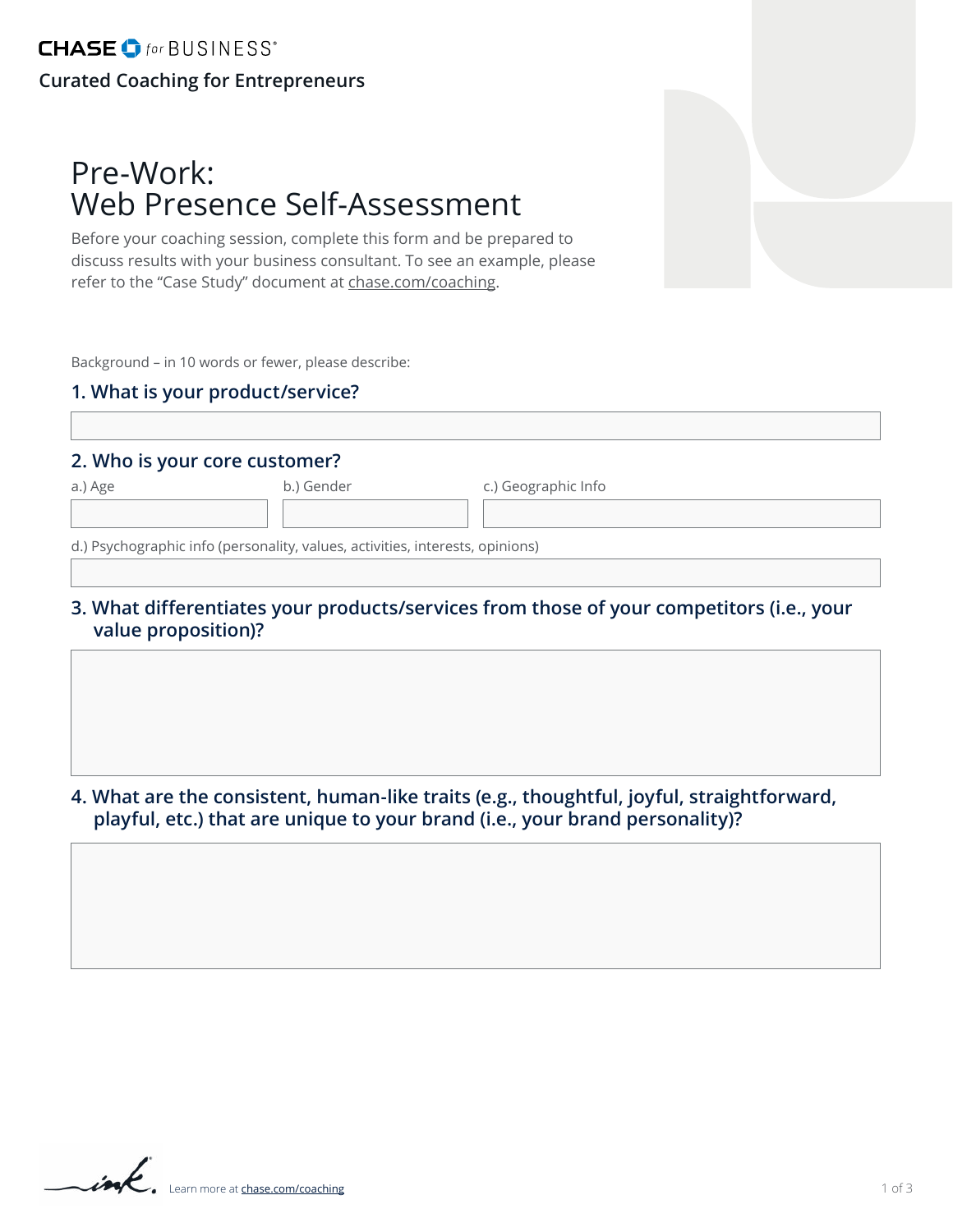### **CHASE** of for BUSINESS<sup>®</sup>

## **Curated Coaching for Entrepreneurs**

STEP 1 – Complete a Website Brand Audit

Using your answers to the questions above, complete the grid below to assess how well you're reflecting your brand in each element of your website.

### Website Brand Audit

| Website brand elements                                                   | How does this element reinforce my brand? | To what degree<br>is the brand<br>reinforced? |
|--------------------------------------------------------------------------|-------------------------------------------|-----------------------------------------------|
| Home page<br>Company description,<br>value proposition                   |                                           | High<br>Medium<br>Low                         |
| About Us page<br>Description, photos:<br>owner(s), store                 |                                           | High<br>Medium<br>Low                         |
| Design<br>Layout, color, font, logo                                      |                                           | High<br>Medium<br>Low                         |
| Imagery<br>Photos, videos                                                |                                           | High<br>Medium<br>Low                         |
| Copy<br>Tone/brand voice,<br>writing style                               |                                           | High<br>Medium<br>Low                         |
| Service<br>Policies, contact us,<br>client testimonials                  |                                           | High<br>Medium<br>Low                         |
| <b>Blogs</b><br>(e.g., thought leadership,<br>values, behind-the-scenes) |                                           | High<br>Medium<br>Low                         |